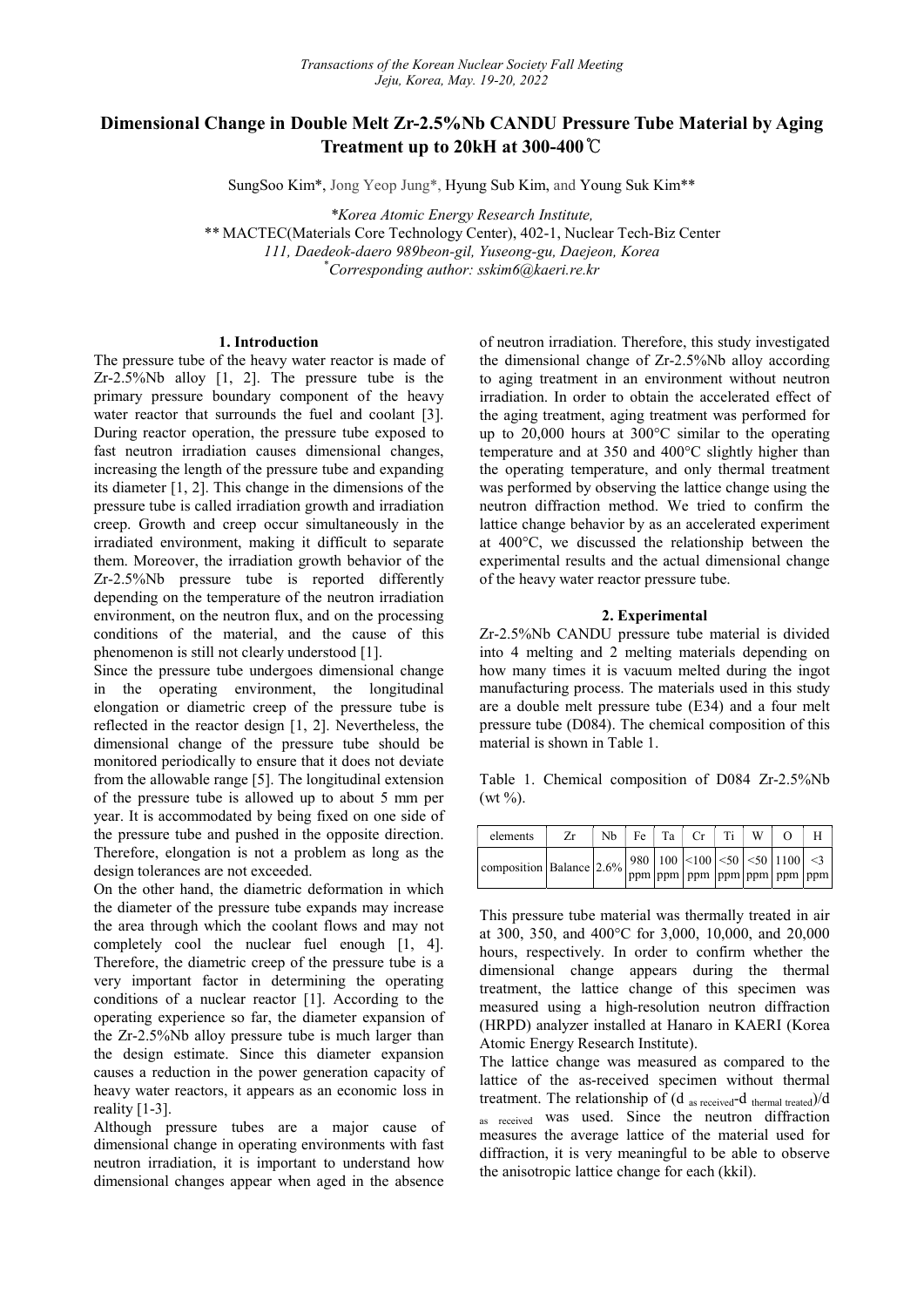#### 3. Results

Figure 1 shows the  $(1010)$  lattice change according to temperature in the E34 pressure tube aged at 300-400℃ for 20,000 hours. When aging at 300℃-10,000 hours,  $(1010)$  lattice expands to about 0.02% and contracts slightly to about 0.013% after 20,000 hours. When aging at 350°C, it expands rapidly up to about 3,000 hours and expands by 0.03% until 20,000 hours. On the other hand, the 400℃ aging treatment expands to about 0.045% at 3,000 hours and remains almost constant.



Fig. 1. (1010) lattice variation measure by neutron diffraction in D084 (Quadruple melt) pressure tube by aging at 300-400℃ up to 20,000 hours.

Figure 2 shows the (0002) lattice change according to temperature in the E34 pressure tube aged at 300-400℃ for 20,000 hours. Aging at 300° C appears to fluctuate in the range of about 0.02%. Aging at 350℃ expands about 0.01% up to about 10,000 hours, and expands about 0.04% after 20,000 hours.



Fig. 2. (0002) lattice variation measure by neutron diffraction in D084 (Quadruple melt) pressure tube by aging at 300-400 $^{\circ}$ C up to 20,000 hours.

Figures 1 and 2 show that the aging treatment at 350°C or lower and the sample treatment behavior at 400°C are completely different. Aging at 400 °C rapidly expands the lattice and remains constant. It seems that the lattice expansion by aging at 400 °C is attributed to an increase in entropy.

Figure 3 shows the lattice change of  ${1010}$  and  ${0002}$ 

planes according to the aging treatment time at 400℃. The lattice expansion of the (2020) plane is about half that of the  $(1010)$  plane. The lattice expansion of a (0004) plane is about  $1/4-1/3$  that of (0002) plane. This result clearly shows that the lattice change of crystal is anisotropic.



Fig. 3.  ${1010}$  and  ${0002}$  lattice variation measure by neutron diffraction in D084 (Quadruple melt) pressure tube by aging at 400℃ up to 20,000 hours.

Figure 4 compares the (1010) lattice change of E34 and D084 at 300-400℃. The two-time melting pressure tube (E34) expands at 350° C or lower, while the fourth melting pressure tube (D084) contracts or contracts at 350° C, and then expands and returns to the origin. The (1010) lattice expansion according to the aging treatment at 400° C. is as large as twice that of the double melting pressure tube E34 and the quadruple melting pressure tube D084.



Fig. 4. Comparisons of {1010} lattice variation measured by neutron diffraction in E34 (Double melt) and D084 (Quadruple melt) pressure tube by aging at 300-400℃ up to 20,000 hours.

Figure 5 compares the (0002) lattice change of E34 and D084 at 300-400℃. The double melting pressure tube E34 expands in an aging treatment at 350° C or less. On the other hand, the four-time melting pressure tube (D084) initially contracts slightly, then continues to contract or expands. The aging treatment at 400°C shows a similar behavior in lattice expansion, which expands and saturates by 0.08-0.09% at 3,000 hours.